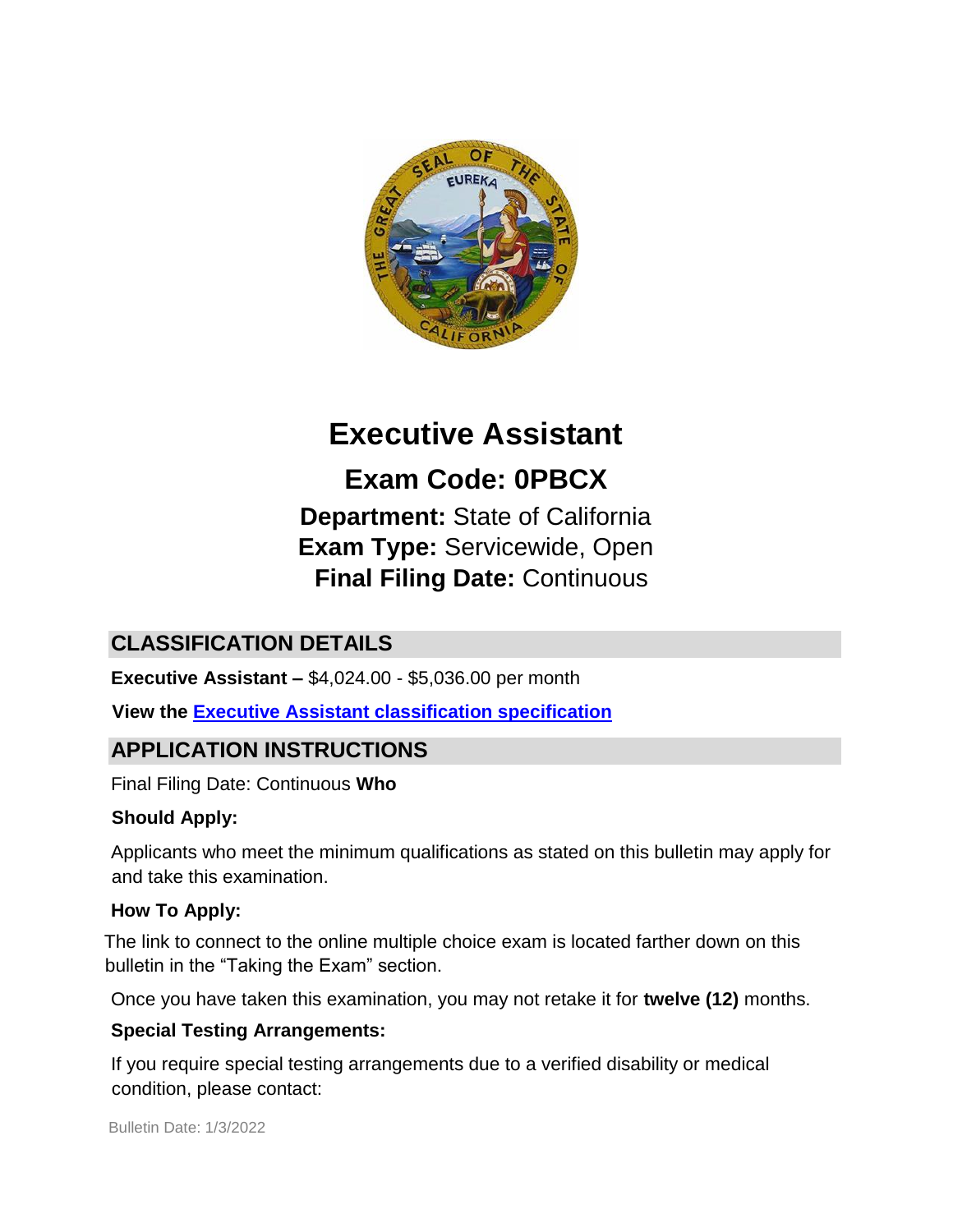California Department of Human Resources CalCareer Service Center 1810 16<sup>th</sup> Street Sacramento, CA 95814 Phone: (866) 844- 8671 Email: CalCareer@CalHR.CA.GOV

California Relay Service: 7-1-1 (TTY and voice)

TTY is a Telecommunications Device for the Deaf, and is reachable only from phones equipped with a TTY Device

# **MINIMUM QUALIFICATIONS**

All applicants must meet the education and/or experience requirements as stated on this exam bulletin to be accepted into the examination. Part-time or full-time jobs, regardless of whether paid or volunteer positions, and inside or outside California state service will count toward experience.

## **Executive Assistant**

## **Either 1**

One year of experience in the California state service performing secretarial duties at a level of responsibility not less than those of an Executive Secretary 1 or two years of secretarial experience in the California state service at a level of responsibility not less than Secretary or Office Technician.

## **Or 2**

One year of experience performing technical duties in the California state service in a class comparable in level of responsibility to Management Services Technician.

## **Or 3**

Four years of experience as a Secretary or Administrative Assistant outside of California state service of which at least one year must have been at the level of responsibility of Executive Secretary 1 or Management Services Technician or at least two years must have been at the level of responsibility of Secretary or Office Technician. (Up to two years of intensified secretarial training in an approved curriculum or college level course work in business, personnel or public administration may be substituted for the general outside experience on a year-for-year basis).

# **POSITION DESCRIPTION**

## **Executive Assistant**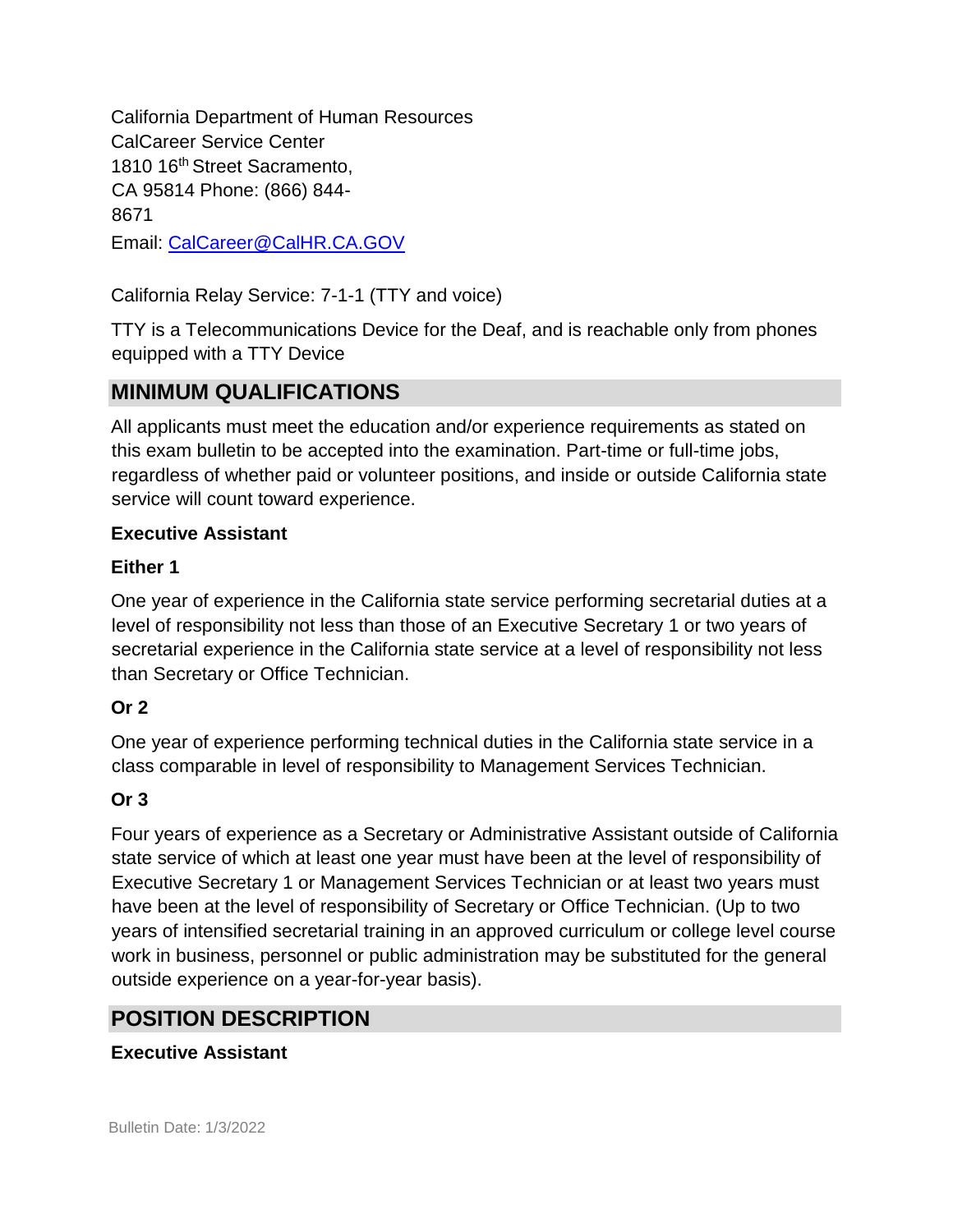Researches confidential and sensitive departmental or program issues; using microcomputers and/or video display terminals, accesses inputs, revises and extends information contained in the data banks; screens, redirects and/or responds to telephone calls and written inquiries from the Governor's Office and Legislature and other high level contacts on behalf of the Administrator; maintains the administrator's working schedule and calendar; develops and implements computer-based management information systems for the administrator; implements computer-based office management systems; follows up on projects and requests assigned to programs; as delegated by the administrator, reviews materials submitted by programs for format, content and grammar; develops or assists in the development of office workload and planning standards, staffing requirements and budgets; prepares and signs correspondence in the absence of the administrator; directs the activities of the support staff of the administrator's office; supervises subordinate staff; establishes office procedures and operating systems; provides and/or directs the typing and secretarial support services for the administrator.

## **EXAMINATION SCOPE**

This examination consists of the following components:

**Multiple Choice Written Examination –** Weighted 100% of the final score.

The written examination is designed to evaluate a candidate's knowledge in the areas of:

- 1. Situational Judgment
- 2. Written Communication

A final score of 70% must be attained to be placed on the eligibility list. In addition to evaluating applicants' relative knowledge, skills, and ability, as demonstrated by quality and breadth of education and/or experience, emphasis in each exam component will be measuring competitively, relative job demands, each applicant's:

## **Knowledge of:**

- 1. The principles and methods of public and business administration
- 2. office management principles, methods and procedures
- 3. good personnel and fiscal management practices
- 4. the organization's relationship with other governmental entities
- 5. the administrator's responsibilities with regard to the organization's programs
- 6. the functions, programs and operations in the Administrator's area of responsibility
- 7. the principles and practices of supervision
- 8. the Department's Affirmative Action Program objectives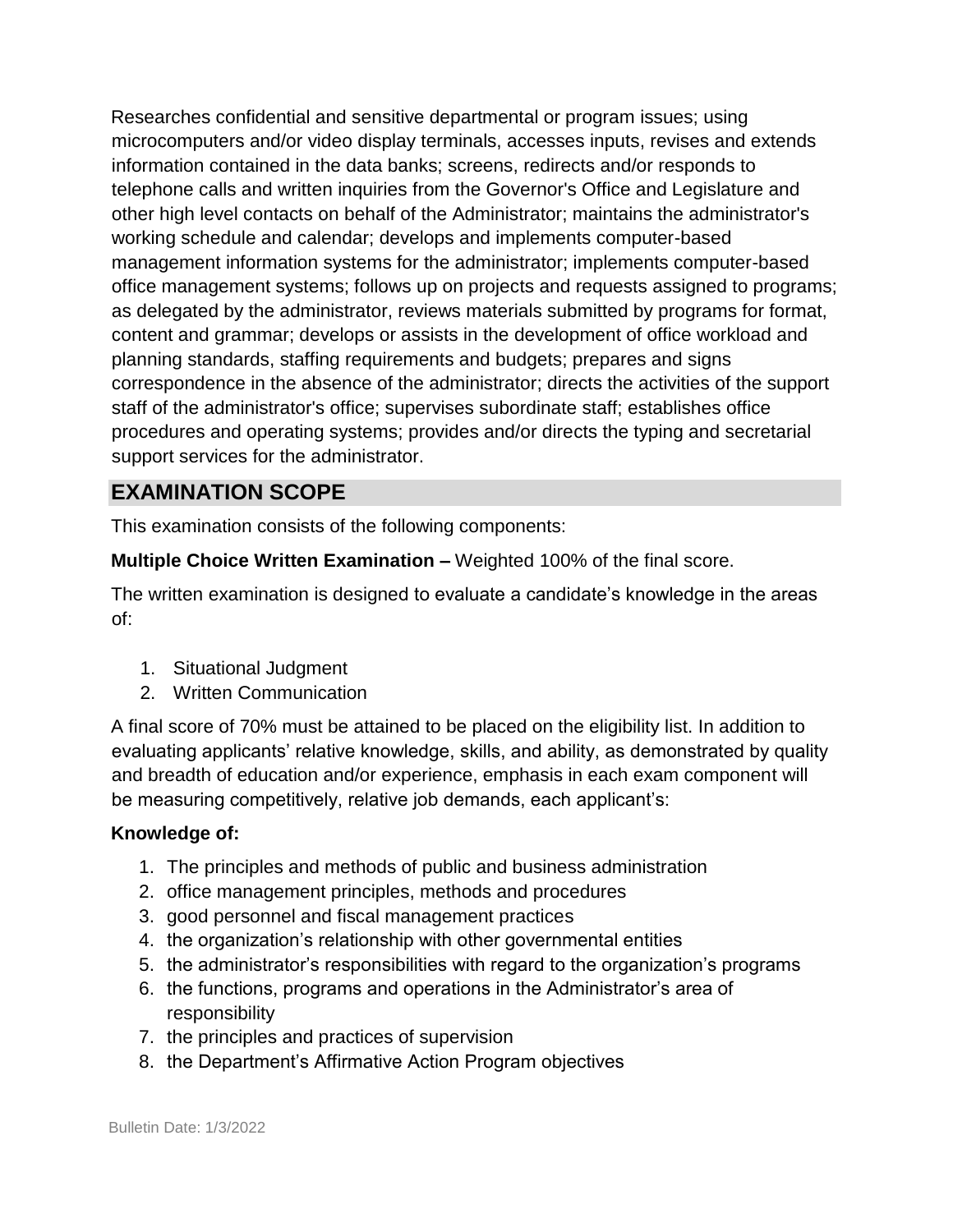9. a supervisor's role in the Affirmative Action Program and the processes available to meet affirmative action objectives

## **Ability to:**

- 1. Think clearly and analyze problems of organization and management and take effective action
- 2. handle sensitive and confidential assignments with tact and diplomacy
- 3. work under pressure and time constraints
- 4. handle changing priorities
- 5. establish and maintain cooperative working relationships
- 6. communicate effectively
- 7. type a at a speed of 45 words per minute
- 8. supervise the work of others
- 9. effectively contribute to the Department's affirmative action objectives

## **Additional Desirable Qualifications**

Familiarity with microcomputers, personal computers and/or video display terminals and their capabilities.

# **ELIGIBLE LIST INFORMATION**

A servicewide, open eligible list for the Executive Assistant classification will be established for the State of California (all State of California departments, statewide).

The names of successful competitors will be merged onto the eligible list in order of final score regardless of exam date. Eligibility expires **eighteen (18) months** after it is established. Applicants must then retake the examination to reestablish eligibility. Veterans' Preference will be granted for this examination. In accordance with Government Codes 18973.1 and 18973.5, whenever any veteran, or widow or widower of a veteran achieves a passing score on an open examination, he or she shall be ranked in the top rank of the resulting eligible list.

Veterans status is verified by the California Department of Human Resources (CalHR). Information on this program and [the Veterans' Preference Application \(S](https://www.jobs.ca.gov/CalHRPublic/Landing/Jobs/VeteransInformation.aspx)td. form 1093) is available online**.** Additional information on veteran benefits is available at the Department of Veterans Affairs.

Career Credits **will not** be added to the final score for this exam, because it does not meet the requirements to qualify for Career Credits.

# **PREPARING FOR THE EXAMINATION**

Here is a list of suggested resources to have available prior to applying for the examination: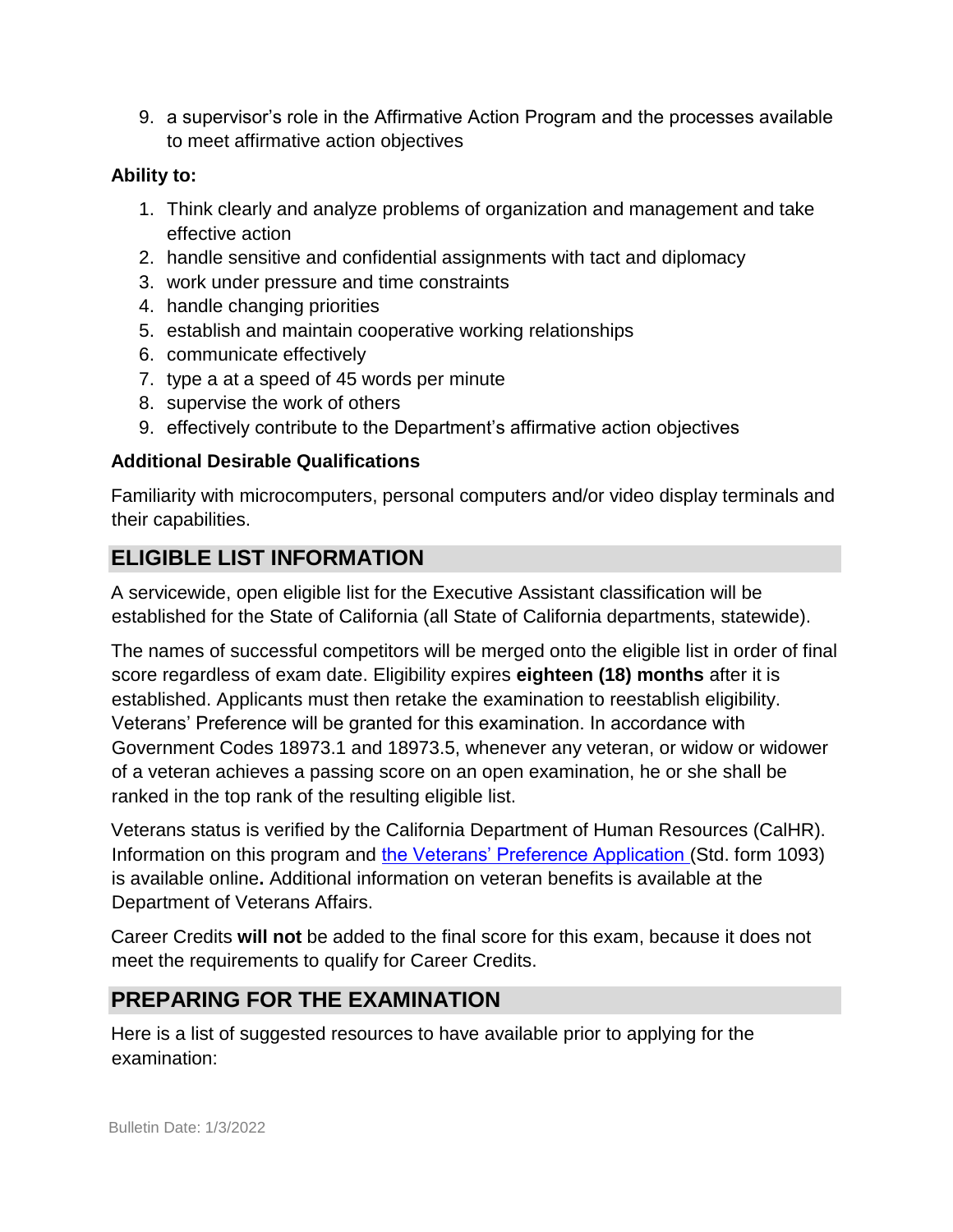**Employment History:** Employment dates, job titles, organization names and addresses, names of supervisors or persons who can verify your job responsibilities and phone numbers of persons listed above.

**Education:** School names and addresses, degrees earned, dates attended, courses taken (verifiable on a transcript), persons or office who can verify education, and phone numbers of persons or offices listed above.

**Training:** Class titles, certifications received, names of persons who can verify your training, and phone numbers of persons listed above.

# **TAKING THE EXAMINATION**

**[Take the Executive Assistant](https://www.jobs.ca.gov/CalHRPublic/Login.aspx?ExamId=0PBCX) [online exam](https://www.jobs.ca.gov/CalHRPublic/Login.aspx?ExamId=0PBCX)** 

Please note: If you need special testing arrangements, please select the Reasonable Accommodation box during the self-scheduling process.

## **TESTING DEPARTMENTS**

State of California (all State of California departments)

## **CONTACT INFORMATION**

California Department of Human Resources CalCareer Service Center 1810 16th Street Sacramento, CA 95814 Phone: (866) 844-8671 Email: CalCareer@CalHR.CA.GOV

California Relay Service: 7-1-1 (TTY and voice)

TTY is a Telecommunications Device for the Deaf, and is reachable only from phones equipped with a TTY Device.

# **EQUAL OPPORTUNITY EMPLOYER**

The State of California is an equal opportunity employer to all, regardless of age, ancestry, color, disability (mental and physical), exercising the right of family care and medical leave, gender, gender expression, gender identity, genetic information, marital status, medical condition, military or veteran status, national origin, political affiliation, race, religious creed, sex (includes pregnancy, childbirth, breastfeeding, and related medical conditions), and sexual orientation.